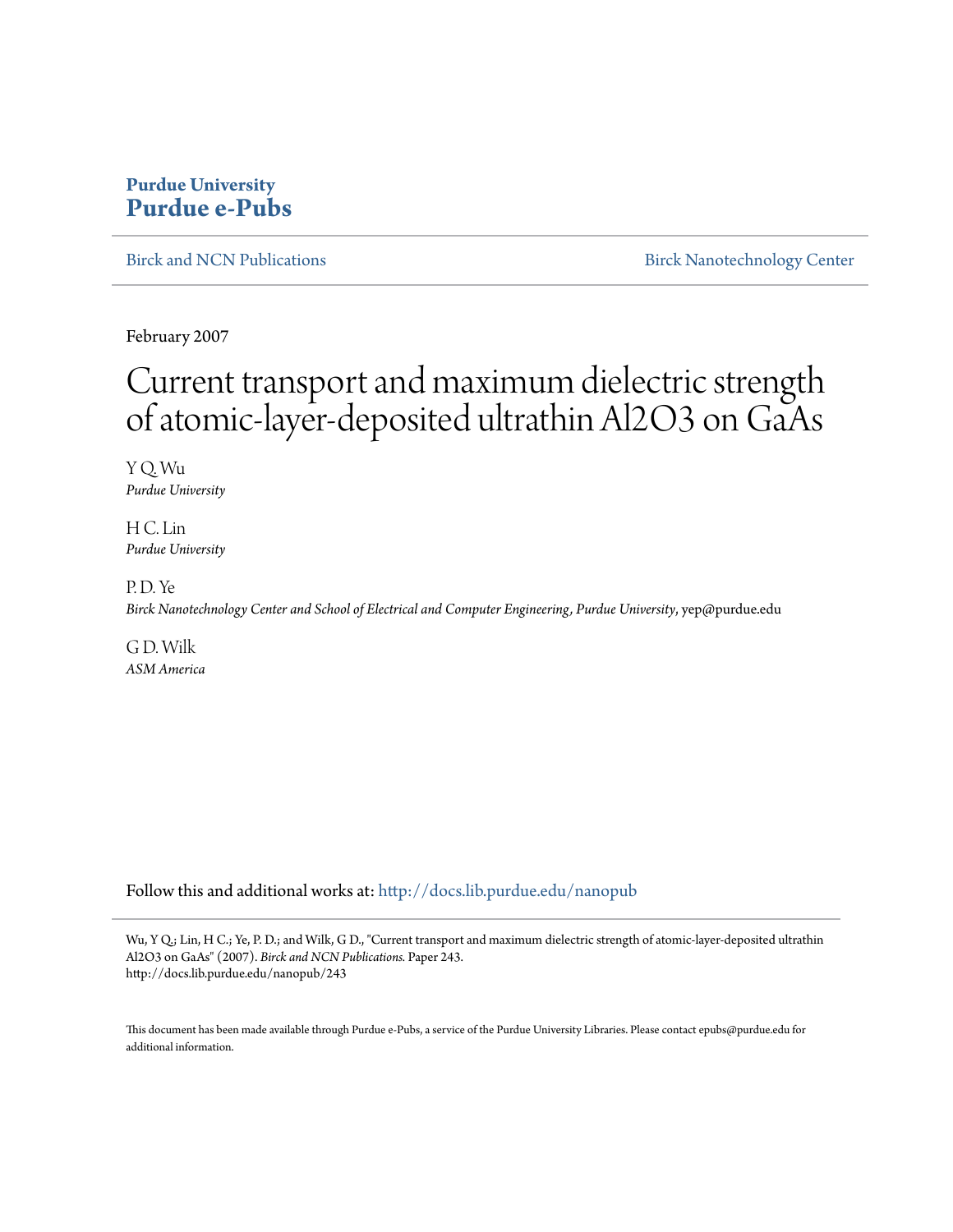## **[Current transport and maximum dielectric strength of atomic-layer](http://dx.doi.org/10.1063/1.2535528)deposited ultrathin Al<sub>2</sub>O<sub>3</sub> on GaAs**

Y. Q. Wu, H. C. Lin, and P. D. Ye<sup>a)</sup>

*School of Electrical and Computer Engineering, Purdue University, West Lafayette, Indiana 47907 and Birck Nanotechnology Center, Purdue University, West Lafayette, Indiana 47907*

G. D. Wilk

*ASM America, 3440 East University Drive, Phoenix, Arizona 85034*

(Received 16 October 2006; accepted 13 January 2007; published online 14 February 2007)

Current-voltage characteristics have been measured for an ultrathin atomic-layer-deposited  $A I_2 O_3$ on GaAs as a function of film thickness, ambient temperature, and electric field. Current transport measurements indicate direct tunneling for  $12-25$  Å ultrathin films and typical Frenkel-Poole emission for  $50-60$  Å thick films. The maximum dielectric strength, which is of considerable importance for metal-oxide-semiconductor device applications, is studied thoroughly in this letter. The square root of the maximum dielectric strength is found to be roughly reversely proportional to the temperature from 500 to 300 K, and becomes constant below 200 K. The enhancement in the dielectric field strength observed from 300 to 200 K for the ultrathin insulating films can be adequately described using classical models. © *2007 American Institute of Physics*. [DOI: [10.1063/1.2535528](http://dx.doi.org/10.1063/1.2535528)]

In order to further drive complementary metal-oxidesemiconductor (CMOS) integration beyond the 22 nm node, novel channel materials and device structures must be developed to improve its functional density, speed, and power dissipation. One emerging research field involves the use of III-V compound semiconductor materials as conduction channels to replace traditional Si or strained  $Si<sup>1</sup>$  These high mobility materials could be integrated with novel high-*k* dielectrics and heterogeneously built on silicon or silicon on insulator. The research in III-V materials and devices for logic applications represents a great opportunity but also a significant challenge, since the heterogeneous integration of III-V compound semiconductors on Si and the growth of high-quality gate dielectrics on III-V are both "historically" difficult problems. $^{2,3}$ 

Atomic layer deposition (ALD) is an ultrathin-film deposition technique based on sequences of self-limiting surface reactions, which enables thickness control on the atomic scale. The recent development of high-quality ALD gate dielectrics on Si or Ge justifies some optimism regarding the integration of deposited oxides on III-V compound semiconductors. We have applied ALD to grow  $Al_2O_3$  gate dielectrics on III-V compound semiconductors and demonstrated high-performance depletion-mode MOS field-effect transistors. $4-6$  Current research thrusts are focused on III-V CMOS technology for large-scale integration or digital applications. This requires not only improved oxide/ semiconductor interface properties but also high-*k* gate dielectrics with further scalability to sub-1.0 nm effective inversion gate-oxide thicknesses. Nevertheless, the current transport and maximum dielectric strength studies of ultrathin high- $k$  oxides on GaAs are of utmost importance.  $Al_2O_3$ is a widely used insulating material for gate dielectrics, tunneling barriers and protection coatings due to its excellent dielectric properties, strong adhesion to dissimilar materials,

and its exceptional thermal and chemical stabilities.  $Al_2O_3$ has a high band gap  $(\sim 9 \text{ eV})$ , a high breakdown electric field  $(5-30 \text{ MV/cm})$ , a high permittivity  $(8.6-10)$ , high thermal stability (up to at least  $1000 °C$ ), and remains amorphous under typical processing conditions. The leakage current observed in ultrathin  $Al_2O_3$  on GaAs is equivalent to or lower than that of the state-of-the-art  $SiO<sub>2</sub>$  on Si. The breakdown electric field of  $Al_2O_3$  films thicker than 50 Å can be up to  $\sim$  10 MV/cm; this value is near the bulk breakdown electric field for  $SiO<sub>2</sub>$ . A significant enhancement in the breakdown electric field (up to  $\sim$  30 MV/cm) has been observed for smaller film thicknesses  $(12 \text{ Å})$ .<sup>7</sup> In this letter, we report detailed maximum dielectric strength studies of ultrathin ALD  $Al_2O_3$  dielectrics on GaAs. Based on our findings, the low-temperature breakdown electric field in 12 Å thick  $Al_2O_3$  can be as high as 60 MV/cm.

2 in. Si-doped GaAs wafers with a doping concentration of  $(6-8) \times 10^{17}$ /cm<sup>3</sup> were initially pretreated with a dilute HF solution to remove the native oxide present on its surface. The wafers were then transferred immediately to an ASM Pulsar2000<sup>TM</sup> ALD module to grow the  $Al_2O_3$  films. The films were grown using alternating pulses of  $\text{Al}(\text{CH}_3)_3$ (the aluminum precursor) and  $H_2O$  (the oxygen precursor) in the presence of  $N_2$  carrier gas flow. An excess of each precursor was supplied alternatively to saturate the surface sites and to ensure self-limiting film growth. The number of ALD cycles was varied to modulate the thickness of  $Al_2O_3$  films. Various  $Al_2O_3$  oxide layers of thicknesses of 12, 15, 20, 25, 30, 40, 50, and 60 Å were deposited at a substrate temperature of 300 °C. All of the deposited films were amorphous, making them favorable to be used as a gate dielectric. Following the deposition, the films were annealed at 600 °C with oxygen gas in a rapid thermal annealing chamber. A 1000 Å thick Au film was then deposited on the backside of the GaAs wafer to reduce the contact resistance between the wafer and electrical probes. The oxide leakage current was measured by 3000 Å of Au, which served as the top electrode of the capacitor.

a) Author to whom correspondence should be addressed; electronic mail: yep@purdue.edu

**<sup>90</sup>**, 072105-1 © 2007 American Institute of Physics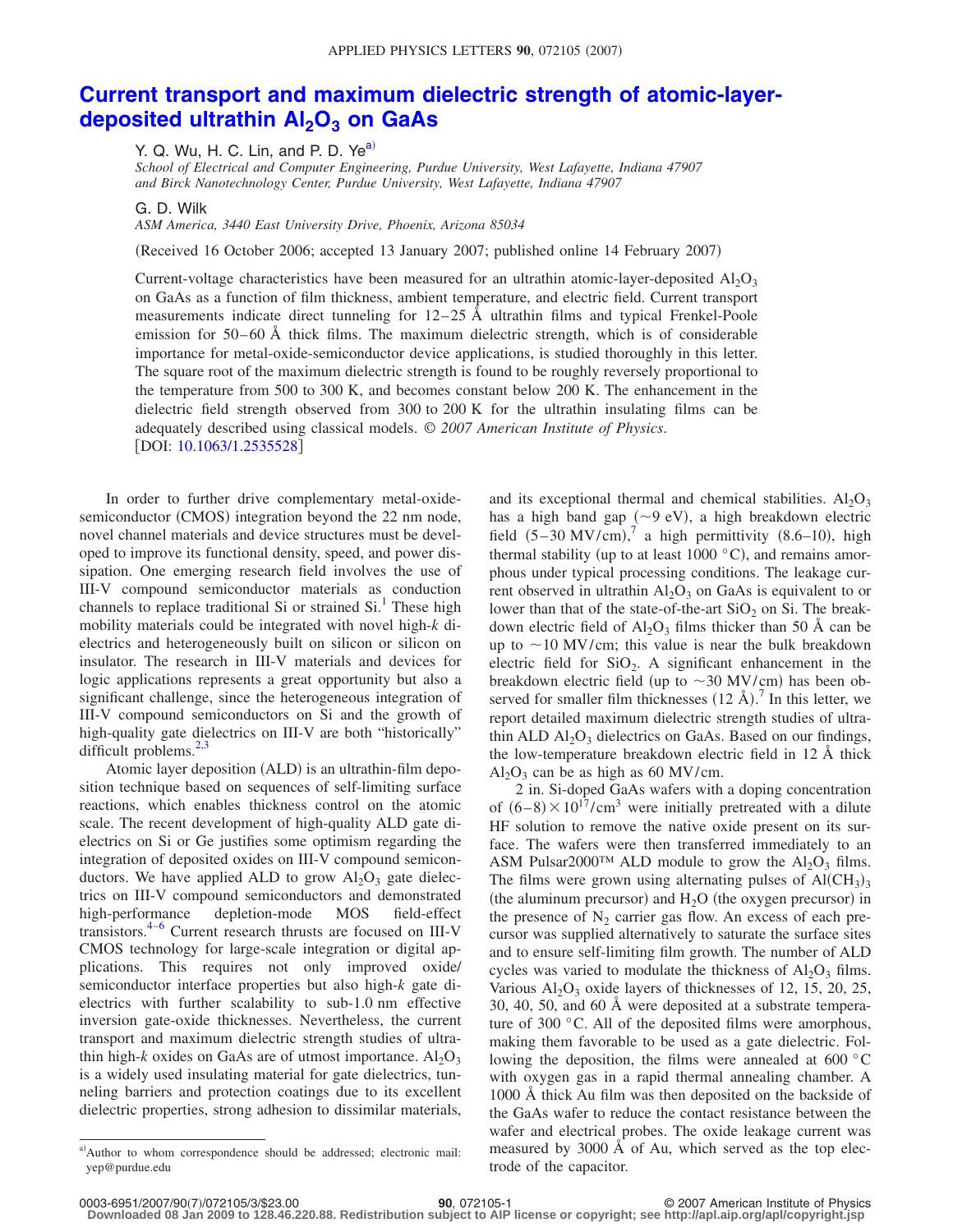

FIG. 1. (a) Measured leakage current density  $J$  vs square root of electric field *E* for 12 Å thick ALD  $AI_2O_3$  films on GaAs at five different temperatures (300 K $\leq T \leq 500$  K). (b) The similar measurement performed at 60 Å thick ALD  $Al_2O_3$  films on GaAs.

Figure 1 shows the leakage current density  $(J)$  versus the square root of the electric field  $(E)$  on 12 and 60 Å thick  $Al_2O_3$  films at five different ambient temperatures. A voltage bias was applied on the metal electrodes with respect to the grounded GaAs substrate. The  $Al_2O_3$  dielectric films are highly electrically insulating. A very low leakage current density  $({\sim}10^{-9} - 10^{-8} \text{ A/cm}^2)$  is exhibited near zero bias at the limit of instrumentation. Figs.  $1(a)$  and  $1(b)$  show significantly different features. Assuming that the dielectric constant of  $Al_2O_3$  is 8.6 without any interfacial layer, the 12 Å  $Al_2O_3$  film with an equivalent oxide thickness of only 5.4 Å shows a well-behaved direct tunneling characteristic. Dielectric breakdown transpires at an electric field near 30 MV/cm at 300 K. Compared to the state-of-the-art  $SiO<sub>2</sub>$  on Si using a polysilicon gate, the leakage current density of  $Al_2O_3$  on GaAs is equivalent to or even one order of magnitude lower at a similar bias range.<sup>7</sup> The plot also shows a slight increase in current density with increasing temperature; this is unequivocal to a pure tunneling mechanism, which lacks temperature dependence. Figure 1(b) indicates typical Frenkel-Poole emission features. It has been pointed out by O'Dwyer<sup>8</sup> that a linear dependence of  $log(J)$  vs  $E^{1/2}$  quite accurately over several decades does not necessarily imply a



FIG. 2. Square root of the maximum dielectric strength  $E_m$  vs ambient temperature *T* for six different thickness ALD  $AI_2O_3$  films on GaAs. The dashed lines are calculated via Eqs.  $(1)$ – $(3)$  on film thicknesses of 12, 40, and 60 Å using the experimental data except for  $C_1 / \Gamma$  as a fitting parameter.

tunneling or Fowler-Nordheim cold emission is also found to be a straight line over many decades of current density. The dynamic dielectric constant  $(\varepsilon_d)$ , obtained from the slopes of curves at high fields and high temperatures in Fig.  $1(b)$ , is found to be on the same order of magnitude as the static dielectric constant for  $Al_2O_3$ . The value obtained from the slopes of curves in Fig.  $1(a)$  is one order of magnitude higher than the static value. This result is of paramount importance to confirm that the dynamic dielectric constant is selfconsistent and the dominant transport mechanism is indeed Frenkel-Poole emission. As the ramp voltage or electric field increases, the conduction current or current density increases accordingly. Eventually, the electric field reaches a maximum value, beyond which destructive breakdown occurs. The above maximum voltage or breakdown voltage normalized to the film thickness is defined as the maximum dielectric strength  $(E_m)$ . The difference between the metal work function and GaAs affinity is considered to determine the breakdown voltage across the insulating film. We use ellipsometry, high-resolution transmission electron microscopy, and tunneling currents to calibrate the physical thickness of these ALD films. The results were compared to the predetermined target thicknesses based on our selected number of ALD reaction cycles (see Fig. 3 in Ref. 7). A clear 1:1 linear dependency is obtained for film thicknesses larger than 15 Å with an error of less than 5%. Some evidence for accelerated initial  $Al_2O_3$  growth on HF-pretreated GaAs surface, reported in Ref. 9, is also observed in our experiments. The error bars are given on  $E_m$  in Fig. 2, considering a  $5\% - 20\%$ uncertainty on film thicknesses and the near Gaussian distribution of breakdown voltages measured on assembly of 10–20 devices at the same film thickness.

Following Klein and Gafni's work, assuming that *Em* is limited by the thermal instability of the structure $10$  and Sze's classical model on  $Si<sub>3</sub>N<sub>4</sub>$ ,<sup>11</sup> an approximate expression for the maximum dielectric strength as a function of the ambient temperature is

$$
E_m \approx (\pi \varepsilon_0 \varepsilon_d / q) [\Phi_1 - CT]^2, \tag{1}
$$